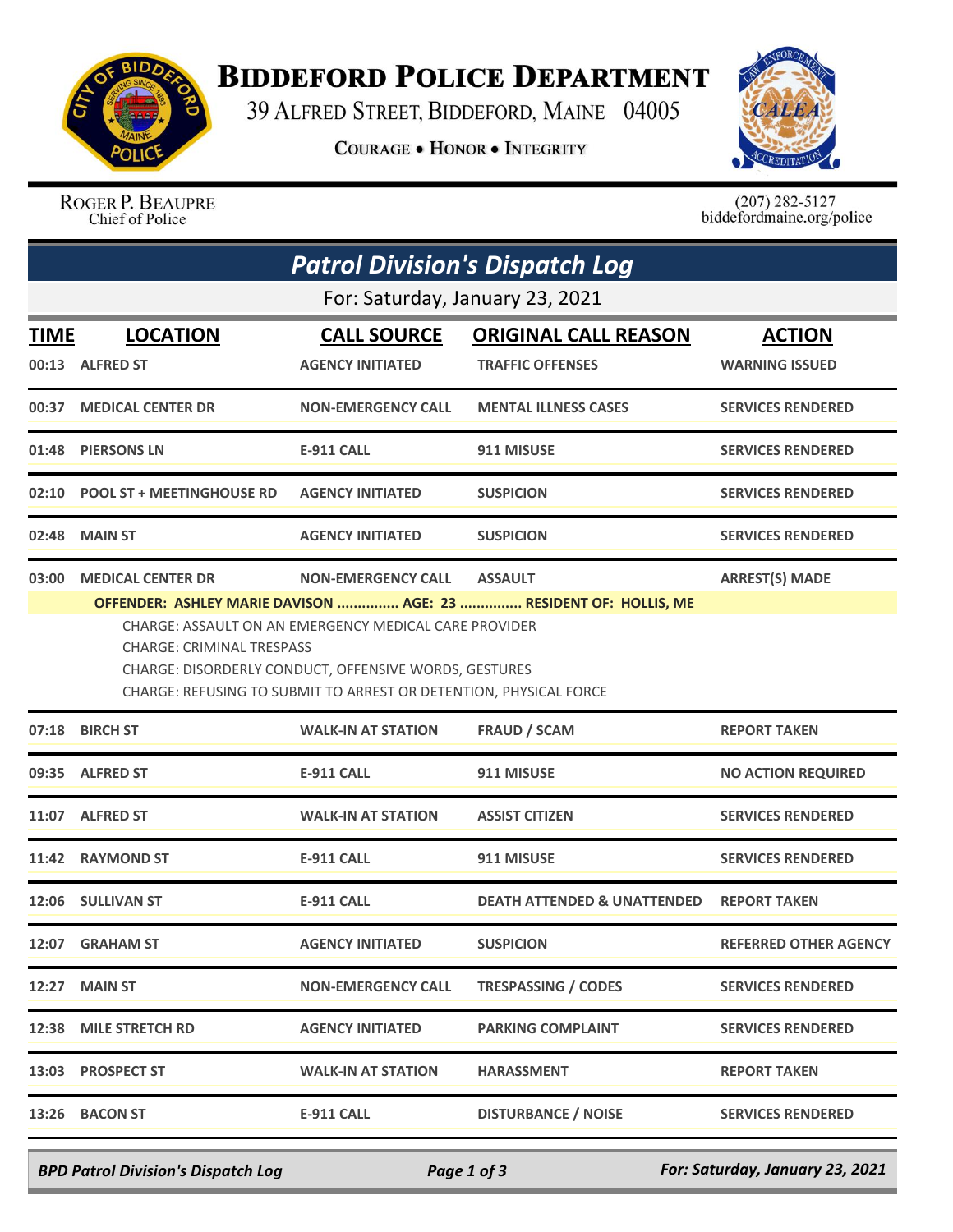| <b>TIME</b> | <b>LOCATION</b><br>13:49 ALFRED ST                  | <b>CALL SOURCE</b><br><b>E-911 CALL</b> | <b>ORIGINAL CALL REASON</b><br>911 MISUSE | <b>ACTION</b><br><b>DISPATCH HANDLED</b> |
|-------------|-----------------------------------------------------|-----------------------------------------|-------------------------------------------|------------------------------------------|
|             | 14:30 PEARL ST                                      | <b>E-911 CALL</b>                       | 911 MISUSE                                | <b>DISPATCH HANDLED</b>                  |
|             | 14:32 PIERSONS LN                                   | <b>E-911 CALL</b>                       | 911 MISUSE                                | <b>DISPATCH HANDLED</b>                  |
| 14:49       | <b>BRACKETT ST</b>                                  | <b>AGENCY INITIATED</b>                 | <b>PARKING COMPLAINT</b>                  | <b>SERVICES RENDERED</b>                 |
|             | 14:57 WEST ST                                       | <b>AGENCY INITIATED</b>                 | <b>TRAFFIC OFFENSES</b>                   | <b>WARNING ISSUED</b>                    |
|             | 15:09 WEST ST + PRISCILLA AVE                       | <b>AGENCY INITIATED</b>                 | <b>TRAFFIC OFFENSES</b>                   | <b>WARNING ISSUED</b>                    |
|             | 15:19 WEST ST + SOUTHGATE AVE                       | <b>AGENCY INITIATED</b>                 | <b>TRAFFIC OFFENSES</b>                   | <b>WARNING ISSUED</b>                    |
|             | 15:23 ALFRED ST                                     | <b>NON-EMERGENCY CALL</b>               | <b>PAPERWORK</b>                          | <b>SERVICES RENDERED</b>                 |
| 15:48       | <b>POOL ST + MEETINGHOUSE RD</b>                    | <b>AGENCY INITIATED</b>                 | <b>TRAFFIC OFFENSES</b>                   | <b>WARNING ISSUED</b>                    |
|             | 16:05 BACON ST                                      | <b>E-911 CALL</b>                       | 911 MISUSE                                | <b>NEGATIVE CONTACT</b>                  |
| 16:21       | <b>BIRCH ST</b>                                     | <b>NON-EMERGENCY CALL</b>               | <b>DISTURBANCE / NOISE</b>                | <b>SERVICES RENDERED</b>                 |
|             | 16:22 SOUTH ST                                      | <b>AGENCY INITIATED</b>                 | <b>TRAFFIC OFFENSES</b>                   | <b>WARNING ISSUED</b>                    |
| 16:38       | <b>SOUTH ST</b>                                     | <b>AGENCY INITIATED</b>                 | <b>TRAFFIC OFFENSES</b>                   | <b>WARNING ISSUED</b>                    |
| 17:14       | <b>HILL ST + VINCENT AVE</b>                        | <b>AGENCY INITIATED</b>                 | <b>TRAFFIC OFFENSES</b>                   | <b>WARNING ISSUED</b>                    |
| 17:15       | <b>MILE STRETCH RD</b>                              | <b>AGENCY INITIATED</b>                 | <b>TRAFFIC OFFENSES</b>                   | <b>WARNING ISSUED</b>                    |
|             | 18:05 ALFRED ST + PRECOURT ST                       | <b>E-911 CALL</b>                       | <b>DISABLED VEHICLE</b>                   | <b>VEHICLE TOWED</b>                     |
|             | 19:10 FORTUNES ROCKS RD + LILY PON AGENCY INITIATED |                                         | <b>SUSPICION</b>                          | <b>SERVICES RENDERED</b>                 |
|             | 19:20 ELM ST                                        | <b>AGENCY INITIATED</b>                 | <b>TRAFFIC OFFENSES</b>                   | <b>WARNING ISSUED</b>                    |
|             | 19:30 BIRCH ST                                      | <b>NON-EMERGENCY CALL</b>               | <b>DISTURBANCE / NOISE</b>                | <b>SERVICES RENDERED</b>                 |
|             | 19:48 ELM ST + AMHERST ST                           | <b>AGENCY INITIATED</b>                 | <b>TRAFFIC OFFENSES</b>                   | <b>WARNING ISSUED</b>                    |
|             | 19:55 HAZEL ST                                      | <b>NON-EMERGENCY CALL</b>               | <b>OUTSIDE FIRE   LARGE</b>               | <b>EXTINGUISHED</b>                      |
|             | 20:20 MARINER WAY                                   | <b>AGENCY INITIATED</b>                 | <b>TRAFFIC OFFENSES</b>                   | <b>WARNING ISSUED</b>                    |
|             | 20:39 ALFRED ST + MEDICAL CENTER D AGENCY INITIATED |                                         | <b>TRAFFIC OFFENSES</b>                   | <b>WARNING ISSUED</b>                    |
|             | 20:57 ALFRED ST                                     | <b>AGENCY INITIATED</b>                 | <b>TRAFFIC OFFENSES</b>                   | <b>WARNING ISSUED</b>                    |
|             | 21:07 PEARL ST                                      | E-911 CALL                              | 911 MISUSE                                | <b>NO ACTION REQUIRED</b>                |

*BPD Patrol Division's Dispatch Log Page 2 of 3 For: Saturday, January 23, 2021*